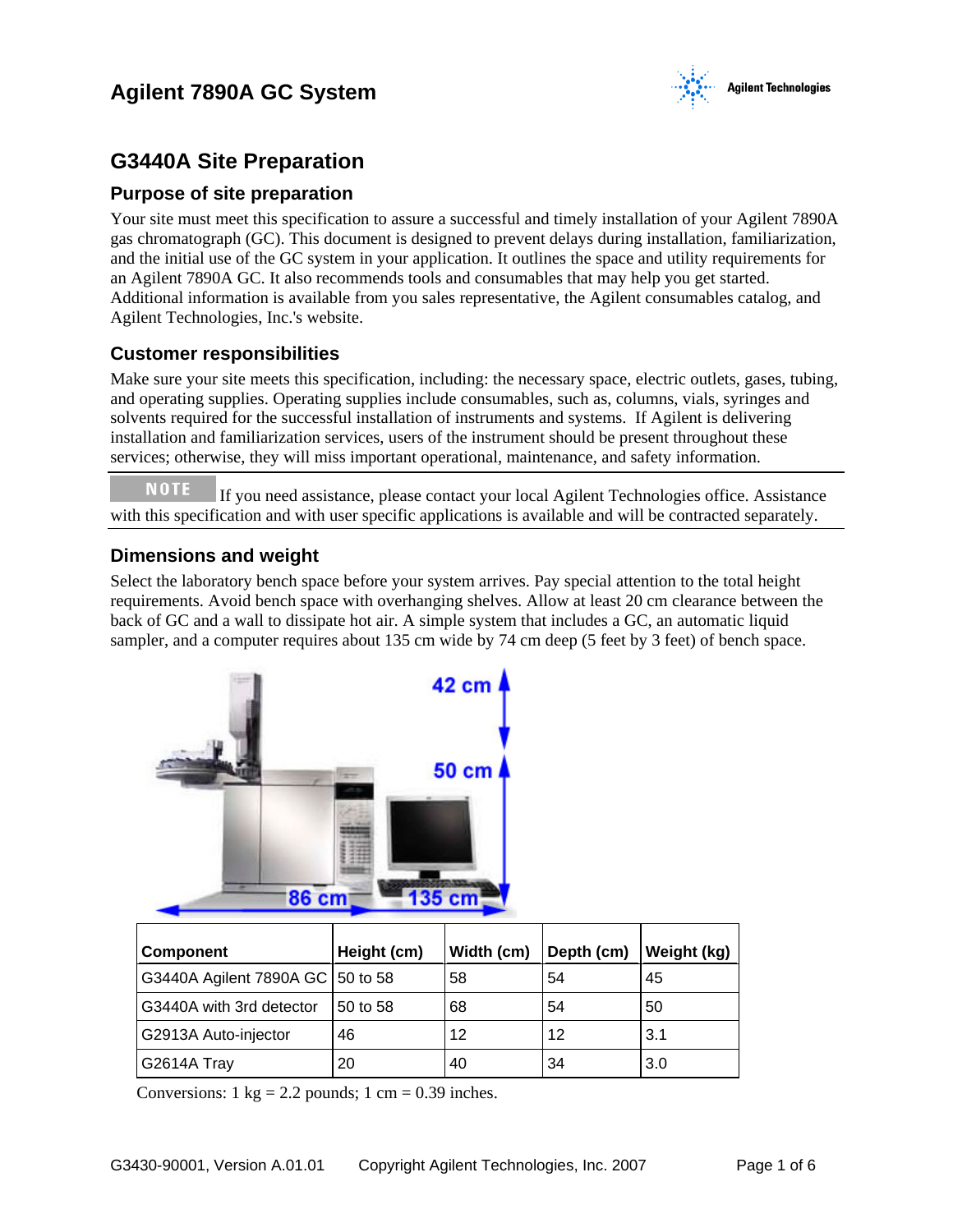# **Power consumption**

The number and type of electrical outlets depends on the size and complexity of your system. A GC system with a computer, monitor, printer, and HUB requires 5 outlets. The outlet for the GC must have a dedicated ground.

Each GC will have a label next to the power cord connector that lists the line voltage requirements.



**Line Voltage** Frequency Power



The GC power consumption and requirements depend on the type of oven that you ordered and the country the unit is shipping to. Fast oven options 002 and 003 require more power.

| Oven     | Line voltage                                               | <b>Frequency</b> | <b>Current</b>          | <b>Power</b> |
|----------|------------------------------------------------------------|------------------|-------------------------|--------------|
| Standard | Americas: 120V AC (1) single phase<br>$+10$ to $-10\%$     | 47.5-63 Hz       | $18.8 \text{ amps}$     | 2250 VA      |
| Standard | 220/230/240V single/split phase<br>$+10$ to $-10\%$        | 47.5-63 Hz       | $10.2 / 9.8 / 9.4$ amps | 2250 VA      |
| Fast     | Japan: 200V split phase<br>$+10$ to $-10\%$                | 47.5-63 Hz       | $14.8 \text{ amps}$     | 2950 VA      |
| Fast     | 220/230/240V (2)(3) single/split phase<br>$+10$ to $-10\%$ | 47.5-63 Hz       | 13.4 / 12.8 / 12.3 amps | 2950 VA      |

Notes:

- 1. Americas 120V requires 20 amp dedicated line. Americas 240V requires 15 amp dedicated line.
- 2. Option 003, 208V fast oven, uses a 220V unit with operating range of 193 to 231V. Most labs have 4 wire service resulting in 208V at the wall receptacle. It is important to measure the line voltage at the receptacle for the GC.
- 3. Power line conditioners should not be used with the G3440A Agilent 7890A GC.

### **Heat dissipation**

Your facilities manager may wish to know the amount of heat that the system creates to understands its contribution to the overall room ventilation requirements.

The following table may help you calculate the additional BTU's of heat dissipation from this new equipment. Maximums represent the heat given off when heated zones are set for maximum temperatures.

| Oven type                            | Agilent 7890A series      |
|--------------------------------------|---------------------------|
| Standard oven ramp                   | l 7681 BTU / hour maximum |
| Fast oven ramp (options 002 and 003) | 10,071 BTU / hour maximum |

An oven exhaust deflector kit is available for attaching 10-cm exhaust duct to exhaust the hot air. This adds about 13 cm to the back of the GC. Order option 306 or part number 19247-60510.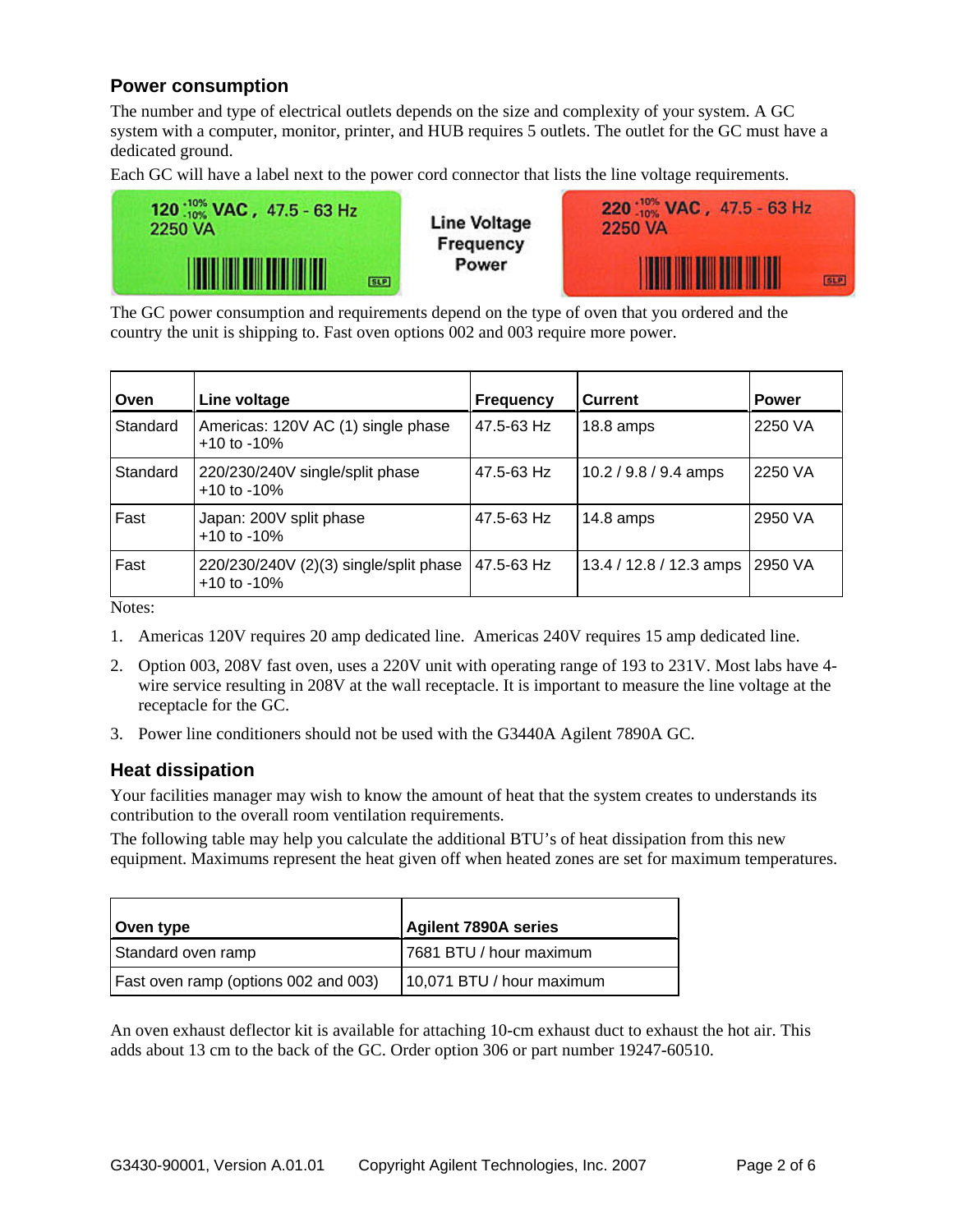# **Environmental conditions**

Performance can be affected by sources of heat and cold from heating, air conditioning systems, or drafts.

#### **Temperature**

- Recommended operating temperature range is  $15$  to  $35^{\circ}$ C
- Full operational temperature range is 0 to  $50^{\circ}$ C

#### **Humidity**

- Recommended operating humidity range 50 to 60%, non-condensing
- Full humidity range is temperature dependent

Up to 31°C, humidity range is 5 to 80%

At 40°C, humidity range is 5 to 50%

#### **Altitude**

- Recommended operating altitude up to 2,000 m
- Maximum altitude is 4,615.38 m

**NOTE** For storage or shipping, the allowable temperature range is -40 to  $70^{\circ}$ C and the allowable humidity range is 5-95%, non-condensing. After exposing the GC to extremes of temperature or humidity, allow 2 hours for it to return to the recommended ranges.

### **Gas supplies**

Gases are supplied by tanks, internal distribution system, or gas generators. Tank supplies require two staged, pressure regulation.

To connect tubing to the supply, it must have one 1/8-inch Swagelok female connector for each gas. Make sure that your regulator has the appropriate sized adapter to end with a1/8-inch Swagelok female connector.

The following tables lists minimum and maximum pressures in psi for inlets and detectors measured at the bulkhead fitting at the back of the gas chromatograph. Conversions: 1 psi =  $6.8947$  kPa =  $0.068947$  Bar = 0.068 ATM

|           | <b>FID</b> | <b>NPD</b> | <b>TCD</b> | <b>ECD</b> | <b>FPD</b> |
|-----------|------------|------------|------------|------------|------------|
| Hydrogen  | 35-100     | 35-100     |            |            | 45-100     |
| Air       | 55-100     | 55-100     |            |            | 100-120    |
| Make up   | 55-100     | 55-100     | 55-100     | 55-100     | 55-100     |
| Reference |            |            | 55-100     |            |            |

#### **Detectors**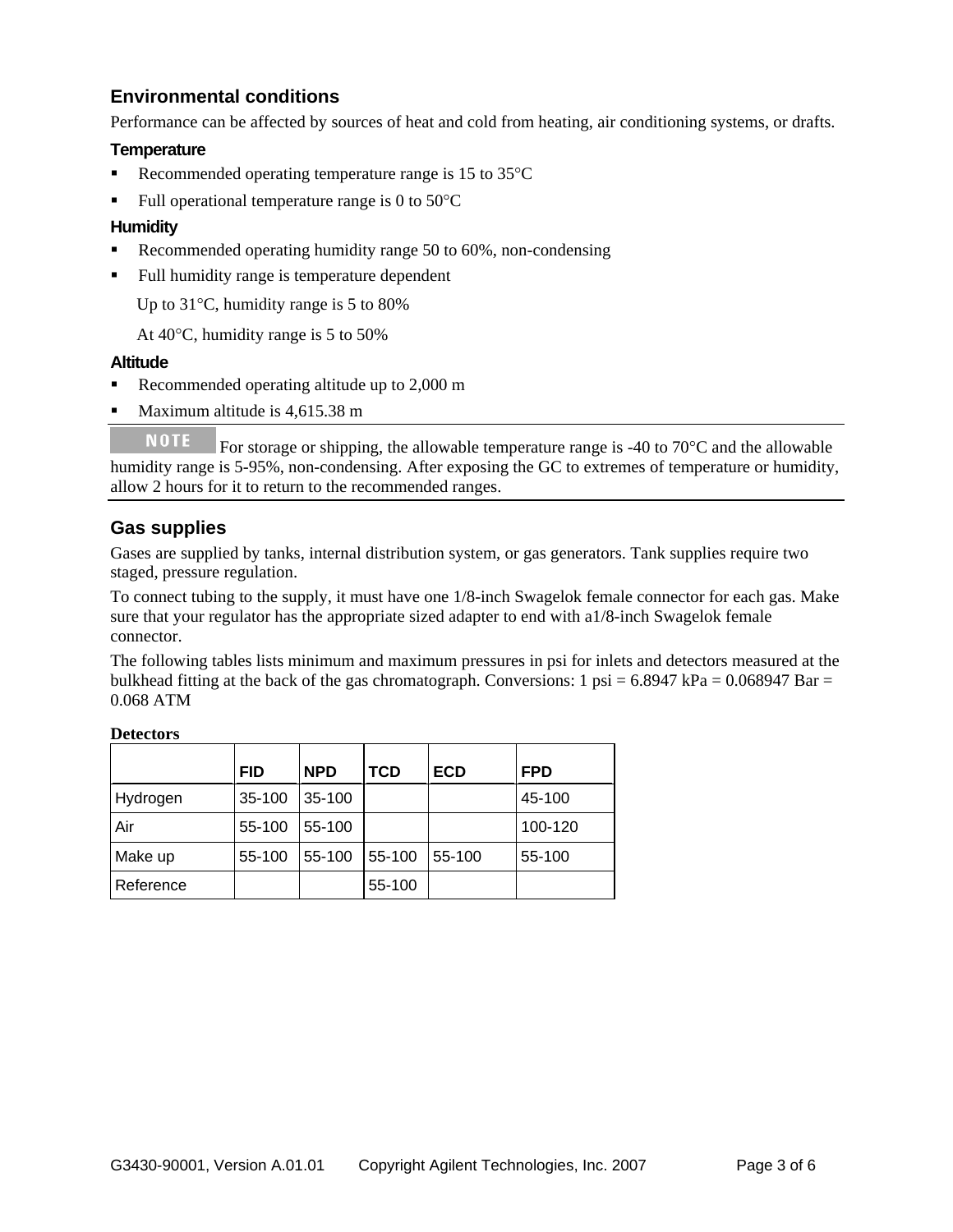**Inlets** 

|               | <b>SSL 150</b>                                          | <b>SSL 100</b> | <b>PCOC</b> | <b>PPIP</b> | <b>PTV</b> |
|---------------|---------------------------------------------------------|----------------|-------------|-------------|------------|
| l Carrier max | 170                                                     | 120            | 120         | 120         | 120        |
| Carrier min   | Must supply 20 psi greater than pressure used in method |                |             |             |            |

- If you have not requested option 305, you must supply pre-cleaned, 1/8-inch copper tubing and a variety of 1/8-inch Swagelok fittings to connect the GC to inlet and detector gas supplies.
- Cyrogenic cooling with Liquid N2 requires 1/4-inch insulated copper tubing.
- Cyrogenic cooling with Liquid CO2 requires 1/8-inch heavy-walled, stainless steel tubing.
- Valve actuation requires a separate pressurized, dry air at 55 psi.
- Never use liquid thread sealer to connect fittings. Never use chlorinated solvents to clean tubing or fittings.

# **Gas purity and selection**

Agilent recommends that carrier and detector gases be 99.9995% pure. Air needs to be zero grade or better. Agilent also recommends using traps to remove hydrocarbons, water, and oxygen.

When used with capillary columns, GC detectors require a separate makeup gas for optimum sensitivity. For each detector and carrier gas, there is a preferred choice for makeup gas. This table lists gas recommendations for capillary columns.

| <b>Detector</b>         | <b>Carrier gas</b>                              | Make up<br>1st choice                                       | Make up<br>2nd choice                             | <b>Purge or reference</b>                       |
|-------------------------|-------------------------------------------------|-------------------------------------------------------------|---------------------------------------------------|-------------------------------------------------|
| Electron<br>capture     | Hydrogen<br>Helium<br>Nitrogen<br>Argon/methane | Argon/methane<br>Argon/methane<br>Nitrogen<br>Argon/methane | Nitrogen<br>Nitrogen<br>Argon/methane<br>Nitrogen | Anode purge must be same as<br>makeup           |
| Flame<br>ionization     | Hydrogen<br>Helium<br>Nitrogen                  | Nitrogen<br>Nitrogen<br>Nitrogen                            | Helium<br>Helium<br>Helium                        | Hydrogen and air for detector                   |
| Flame<br>photometric    | Hydrogen<br>Helium<br>Nitrogen<br>Argon         | Nitrogen<br>Nitrogen<br>Nitrogen<br>Nitrogen                | none                                              | Hydrogen and air for detector                   |
| Mass<br>selective       | Hydrogen<br><b>Helium</b>                       | None                                                        | None                                              |                                                 |
| Nitrogen<br>phosphorous | Helium<br>Nitrogen                              | Nitrogen<br>Nitrogen                                        | <b>Helium</b><br><b>Helium</b>                    | Hydrogen and air for detector                   |
| Thermal<br>conductivity | Hydrogen<br><b>Helium</b><br>Nitrogen           | Must be same<br>as carrier and<br>reference                 | Must be same as  <br>carrier and<br>reference     | Reference must be same as carrier<br>and makeup |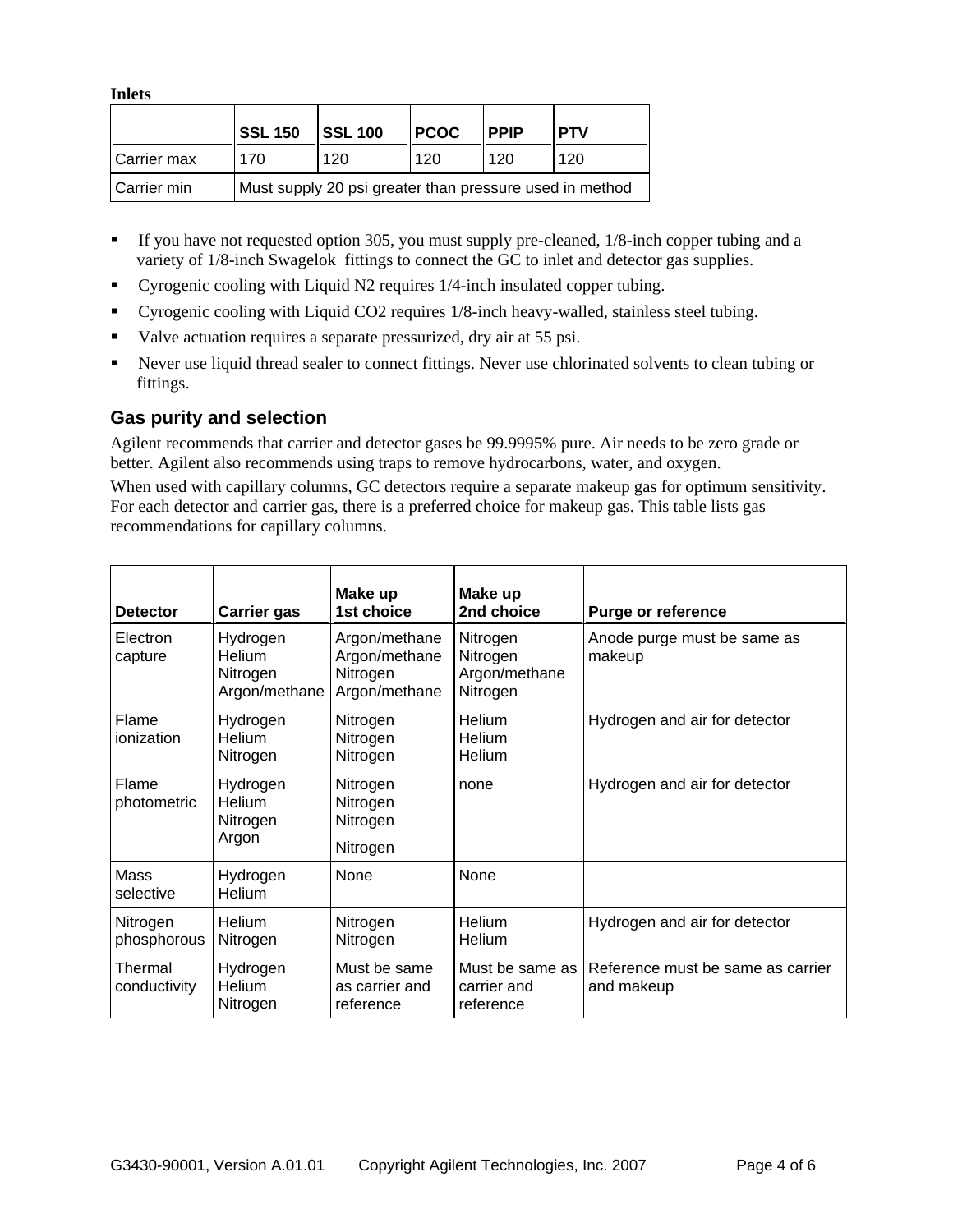# **Other considerations**

Your Agilent 7890A GC comes with an analytical column: 19091J-413 (HP5, 30 meter, 0.32mm x 0.25µm). Our checkout standards are designed to work with this column. In many cases, you will need to select a different column for your application.

Refer to http://www.chem.agilent.com/cag/cabu/gcreflib.htm for information on column selection, phase selection, guard columns, retention gaps, conditioning, and method development.

Your GC comes with a few basic tools and consumables depending on the specific inlet and detector that you ordered. Here is a general list of what you will get with your instrument.

| Tool or consumable                                | <b>Used for</b>                                                                 |
|---------------------------------------------------|---------------------------------------------------------------------------------|
| Inlet wrench                                      | Replacing inlet septa and liners.                                               |
| T <sub>10</sub> and T <sub>20</sub> Torx wrenches | Remove tray. Remove covers to access EPC<br>modules, traps, and possible leaks. |
| $\frac{1}{4}$ -inch nut driver                    | FID jet replacement.                                                            |
| FID flow measuring insert                         | FID troubleshooting.                                                            |
| Ceramic wafer column cutter                       | Column installation.                                                            |
| 1/8-inch Tee, Swagelok, brass                     | Connect gas supplies                                                            |
| 1/8-inch nuts & ferrules, Swagelok,<br>brass      | Connect gas supplies                                                            |
| Inlet septa appropriate for type                  | Injection port seal                                                             |
| Inlet insert or liner                             | Injection port                                                                  |

This table lists other useful tools that do not come with your GC.

| Tool                                      | Used for                                                                        |
|-------------------------------------------|---------------------------------------------------------------------------------|
| ECD/TCD Detector plug, 5060-9055          | Inlet pressure decay test.                                                      |
| 1/8-inch Ball Valve, 0100-2144            | Inlet pressure decay test. One per inlet.                                       |
| Digital flow meter, Flow tracker 1000     | Verifying flows, checking for leaks and plugs.                                  |
| Electronic gas leak detector              | Pin pointing gas leaks. Safety checks when<br>using Hydrogen.                   |
| Column cutters                            | Cutting columns                                                                 |
| T10 and T20 Torx drivers                  | Remove tray. Remove covers to access EPC<br>modules, traps, and possible leaks. |
| 1/8-inch tubing cutter (wire cutter type) | Cut gas supply tubing                                                           |
| Assorted wrenches: 1/4, 3/8, 7/16, 9/16   | Gas supply and plumbing fittings.                                               |
| Electronic vial crimper                   | Assure consistently air tight vial closure no<br>matter who does the crimping.  |